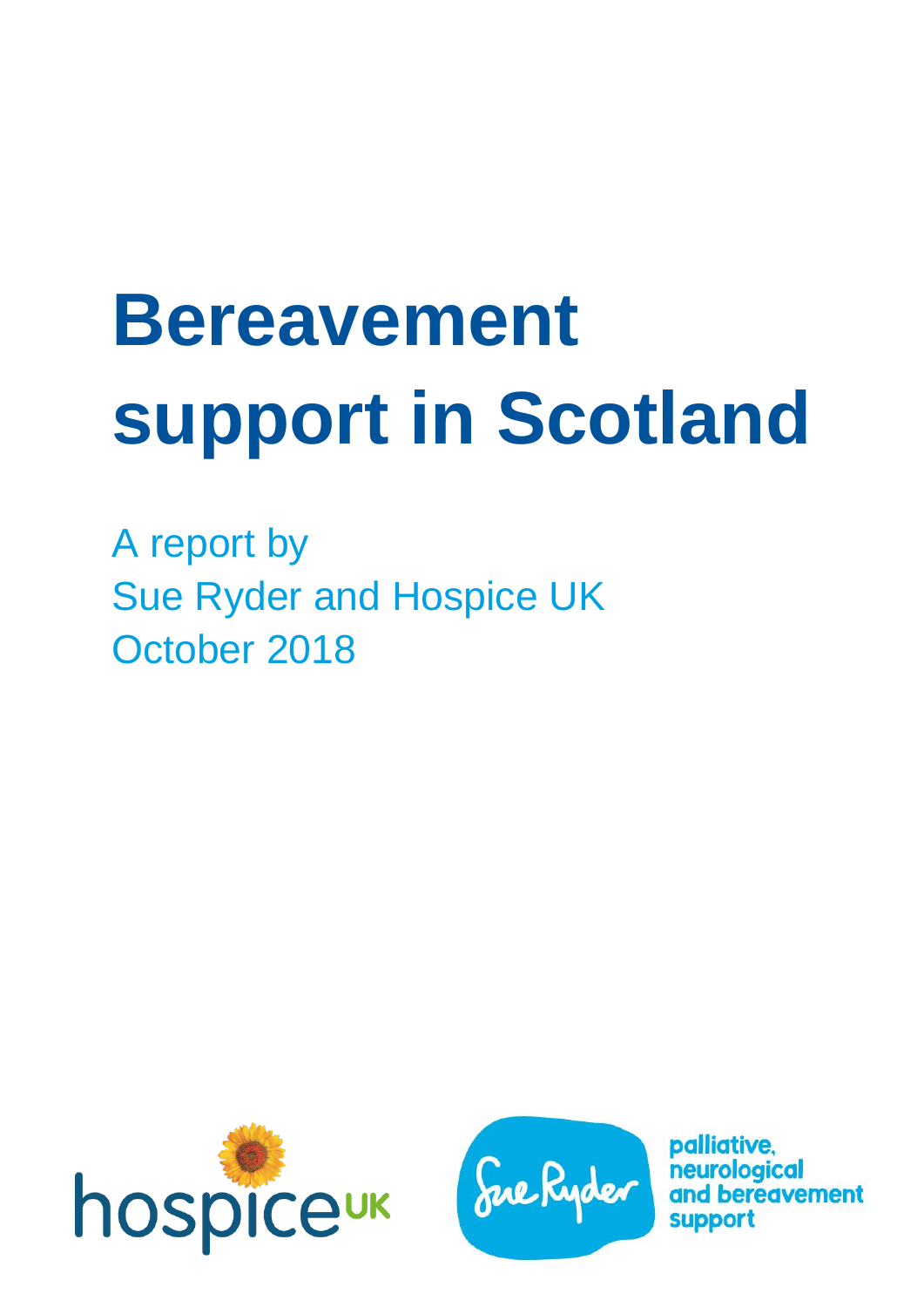## **Introduction**

Modest estimates put the number of people bereaved each year in Scotland at over 230,000.<sup>1</sup> A crucial component of the Carers (Scotland) Act, in force since April 2018, is the expectation that local authorities will provide information and advice regarding counselling and bereavement support to adult and young carers.<sup>2</sup> This should mean that more people are aware of what support is out there to help them cope with the hardest of times.

To assist local planning, Hospice UK and Sue Ryder have joined together to explore access to bereavement services by engaging with people who have recently lost someone close to them.

## **Background to the research**

Bereavement has been linked to a number of adverse outcomes, including poor socioeconomic and health outcomes.<sup>3</sup> Given the scale of the impact of bereavement on individuals, families, communities and the nation it is imperative that a bereaved person is able to access the support they need.

Every 22 minutes a child is bereaved of a parent in Britain.<sup>4</sup> Bereavement is recognised as an adverse childhood experience (ACE) which can impact on mental and physical health and social outcomes. For instance, it can affect educational attainment and employment status in later life and research suggests a correlation with youth offending.

Bereavement affects people in different ways and how people journey through bereavement cannot be predicted.<sup>5</sup> For each person, and over time, what they need will vary. Evidence indicates that blanket interventions will not work: for example, not everyone will benefit from intensive one-to-one bereavement counselling.<sup>6</sup> For some people more informal and online fora might be right, and for many the support of family, friends and colleagues will enable them to manage their grief over time.

If legislation like the Carers (Scotland) Act is to achieve its aims for bereaved people, more people will need to be aware of the support they could be accessing and services will have to be ready to provide different forms of support. For public and third sector providers of such care to respond effectively, there is a need for evidence: how many people access support, why don't people access support and what kinds of support do people find most helpful?



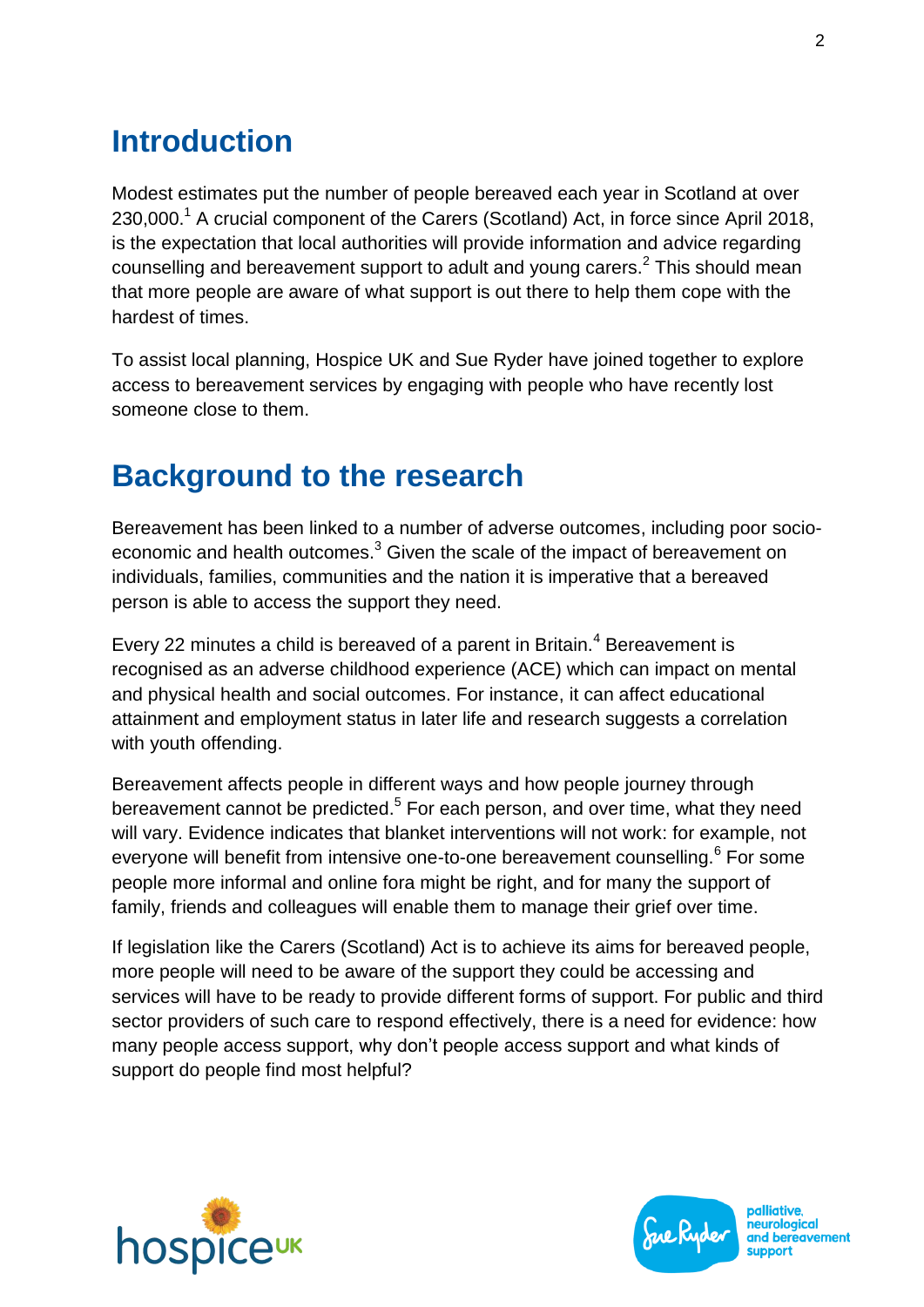Hospice UK and Sue Ryder commissioned Scotland-wide research to understand who is accessing support, how they access it and what might prevent people getting the support they need.

We surveyed 2,341 adults (18+) in Scotland who have experienced at least one bereavement in the last five years. Most people surveyed (68 per cent) experienced bereavement following the death of a close relative, followed by 16 per cent who lost a friend.

Research was undertaken using the ScotPulse online panel between 4 and 6 September.<sup>7</sup>

# **Findings**

#### **Too many people are missing out on bereavement support**

Nearly one third (31 per cent) of respondents say they needed additional support beyond family and friends to manage their bereavement. But:

- Only 6 per cent of all respondents accessed bereavement support. $8$
- A further quarter (23 per cent) of respondents would have liked support but couldn't access it because: they didn't know how (12 per cent); felt uncomfortable asking for it (8 per cent); or couldn't get the type of support they wanted (3 per cent).

Based on the estimate that around 230,000 people in Scotland are bereaved each year, an estimated 53,000 people could be missing out on support that would help them cope with bereavement.

Between 10  $-$  20 per cent of bereaved people will experience prolonged grief.  $9$  This means grief where the experience of debilitating grief does not recede and the risk of experiencing adverse health and social outcomes increases.<sup>10</sup>This group of people are also most unlikely to ask for help.<sup>11</sup> With just 6 per cent of all respondents accessing support, it is clear that people experiencing the most profound, isolating and potentially damaging forms of bereavement are going without the support they need.

Scottish hospices provide a wide range of bereavement support, free of charge, to thousands of adults and children every year. They provide this to family and friends of patients, and people from their wider communities.

*"I have found that I look forward to attending group and for a couple of hours I can relax among people who are willing to listen if I feel I need to discuss my loss. It made a big help with my health and pain of losing my husband."*

Participant, Accord Hospice peer support walking group.



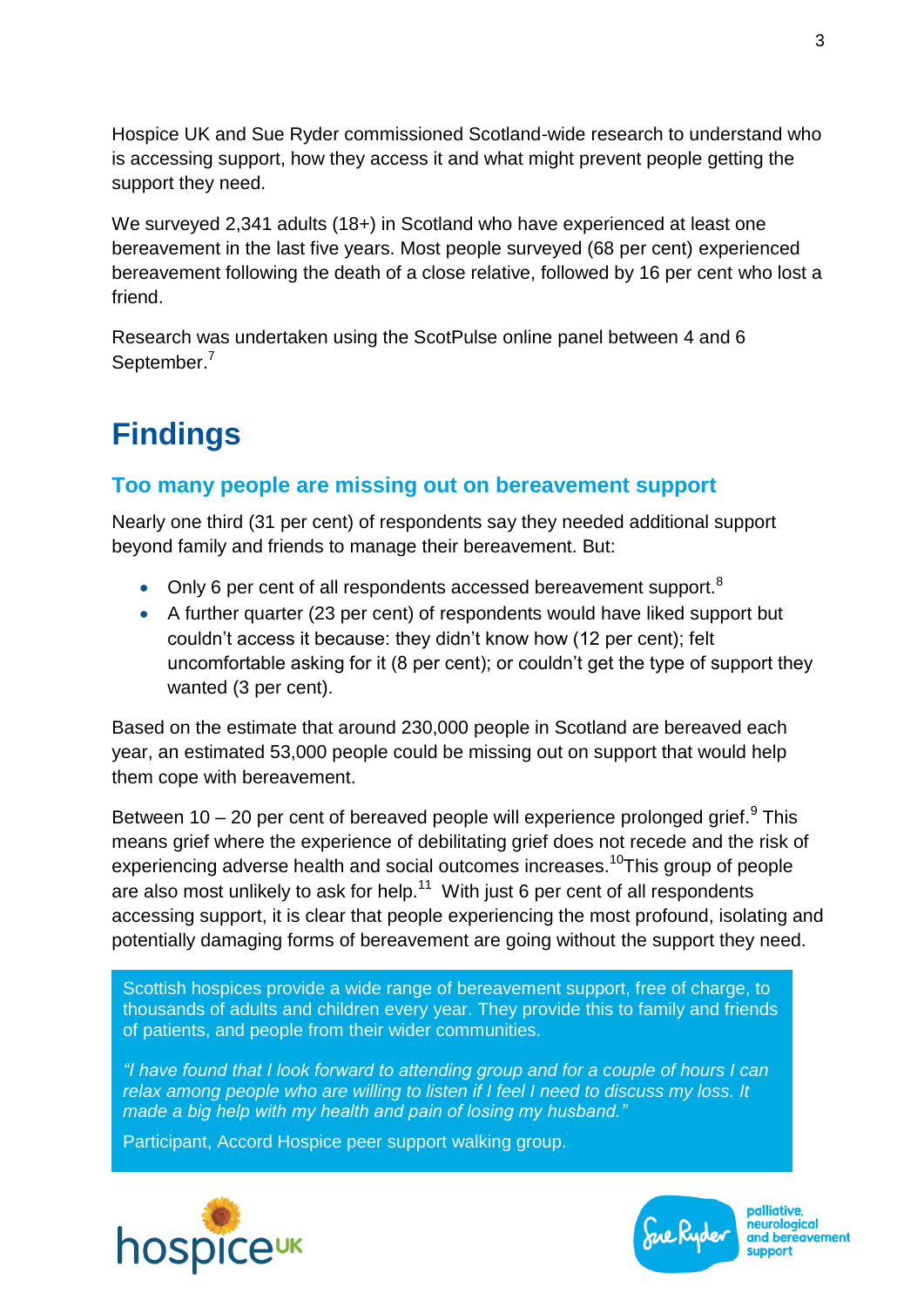#### **How people find out about bereavement support**

GP practices, hospices, other local or national charities, hospitals, religious organisations and the internet are good gateways to accessing bereavement support. It is encouraging that many people feel comfortable approaching a range of professionals and organisations, or researching online, but the numbers of people who don't feel comfortable are high.

*Fig 1: How comfortable people feel about approaching different professionals and organisations to ask for help (as a percentage of all people who didn't access bereavement support).*



*"Having supported my wife through five years of treatment, the support after her passing was a great help, only too often are people forgotten after death, I don't think I would have been here without it."*

Recipient of bereavement support provided by Marie Curie Hospice Edinburgh.

GPs/practice nurses and those in caring roles are well placed to signpost and refer people to bereavement support. Over half of all people who didn't receive support say they would have felt comfortable approaching a GP/practice nurse for help if they needed it. For those who did access support, the most common gateway to support was via a GP (37 per cent accessed support this way) followed by someone caring for the person who died (29 per cent).



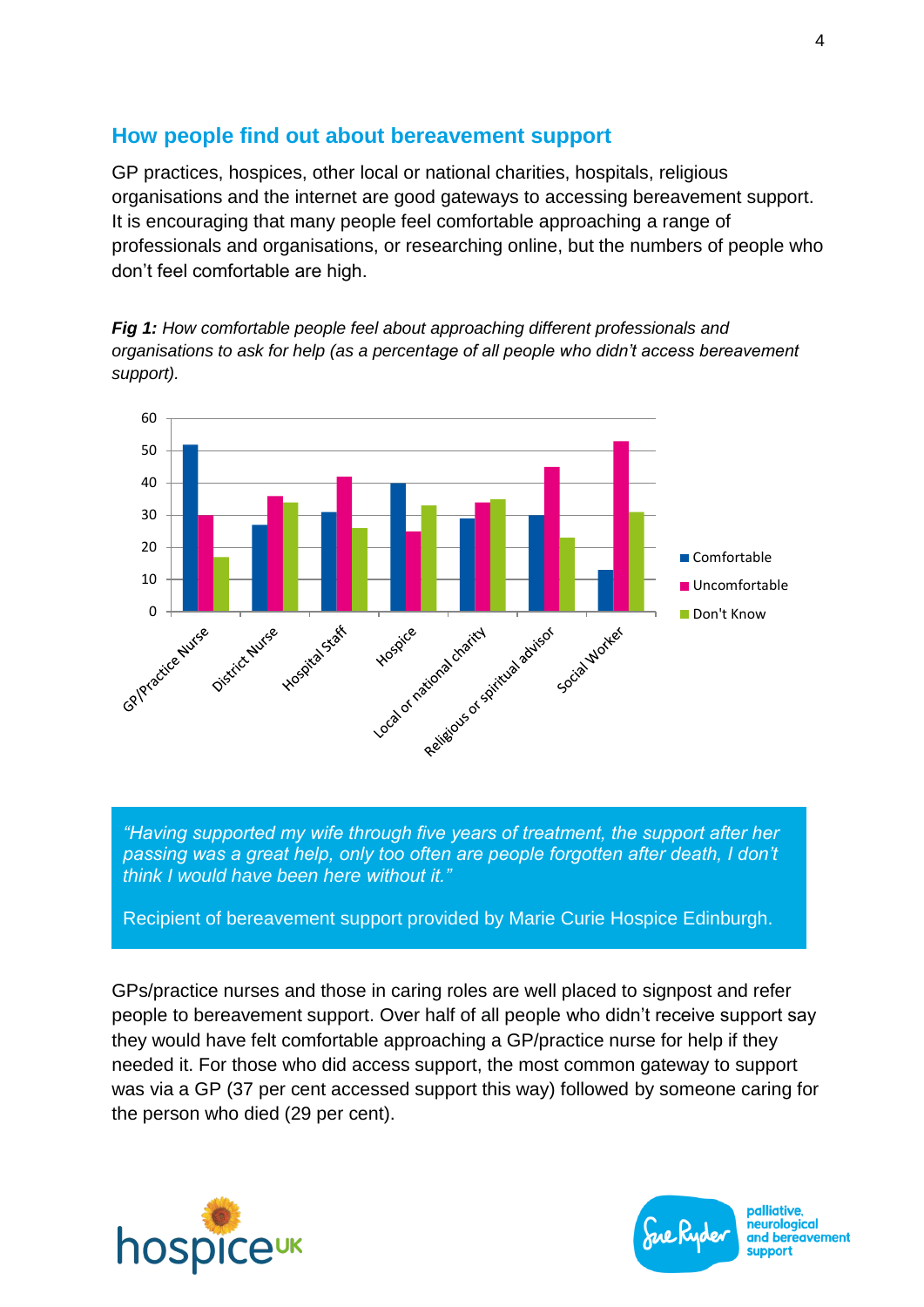The third sector is a well-trusted source of support and signposting with 40 per cent of people saying they would feel comfortable approaching a hospice, followed by 29 per cent who say they would feel comfortable asking a local or national charity for help.



*Fig 2: How people find out about bereavement support (as a percentage of all people who accessed support).*

The internet is also a popular way to find out about support: a quarter of people (25 per cent) who accessed support found out about it through their own online research.

Not everyone will access services in the same way. For example, we find that socioeconomic status impacts on how people access services:

- People on lower incomes are more likely to be referred by a healthcare professional (42 per cent of people on lower incomes were referred by a healthcare professional compared to 31 per cent of people on higher incomes). $12$
- People on higher incomes are more likely to find out about support by doing their own online research (30 per cent of people on higher incomes who accessed support did so via their own online research compared to 20 per cent of people on lower incomes).

Our findings indicate that one of the main barriers to accessing support is that people don't feel comfortable asking for it, and that they are most uncomfortable approaching social workers (53 per cent); religious or spiritual advisors (45 per cent); and hospital staff (42 per cent).



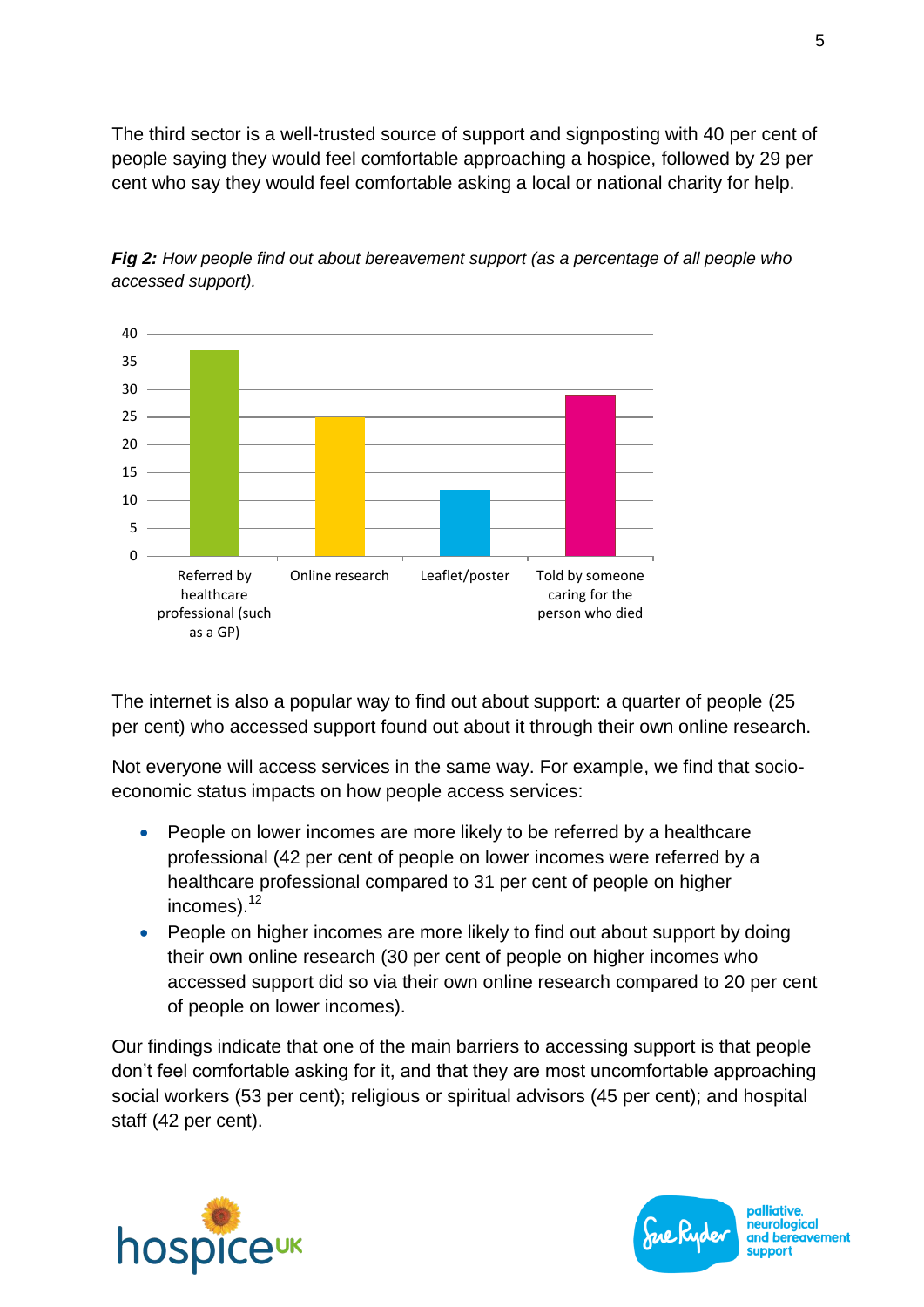Highland Hospice in partnership with Crocus Group and Cruse Bereavement Care offer a flexible bereavement support service for children and young people. This service is called 'Crocus Group' and is open to all children and young people in the Highlands regardless of the cause of death. Crocus helps children understand it is alright to smile again and enjoy what they love without feeling guilty.

A carer for a child helped by Crocus says:

*"I feel that Crocus is a gentle way for children to process their feelings following one of the most difficult losses they are ever likely to suffer…it has helped my child to maintain a connection with her mam, encouraging her to keep memories precious and to know it is ok and indeed healthy to maintain a connection."*

### **Types of support and levels of satisfaction**

One-to-one counselling is what most people picture when they think about bereavement support: one to one counselling is by far the most common type of support people have accessed and the most common form of support people think would help them. This presents challenges for provision and also managing expectations given budgetary constraints and evidence that not everyone will benefit from this form of support. We identify an appetite for other forms of support, which are less resource-heavy, which could be developed to ensure more people can access the support that is right for them.

For people who accessed support, one-to-one counselling is the most common type (63 per cent of people who got support received one-to-one counselling), followed by support groups (22 per cent) and online support (11 per cent). Satisfaction with current services among people who accessed support is high:

- Most (86 per cent) say it helped them cope.
- Two thirds (68 per cent) say it was easy to find out about and access the support.
- Three quarters (73 per cent) say they had support for as long as they needed.

When people who didn't access support are asked what support they think could have benefitted them, one-to-one counselling is most commonly cited as potentially helpful (46 per cent of people said this would have helped them). This is followed by local support groups with other bereaved people (25 per cent); online fora/communities/ advice (20 per cent); and counselling by phone (18 per cent).



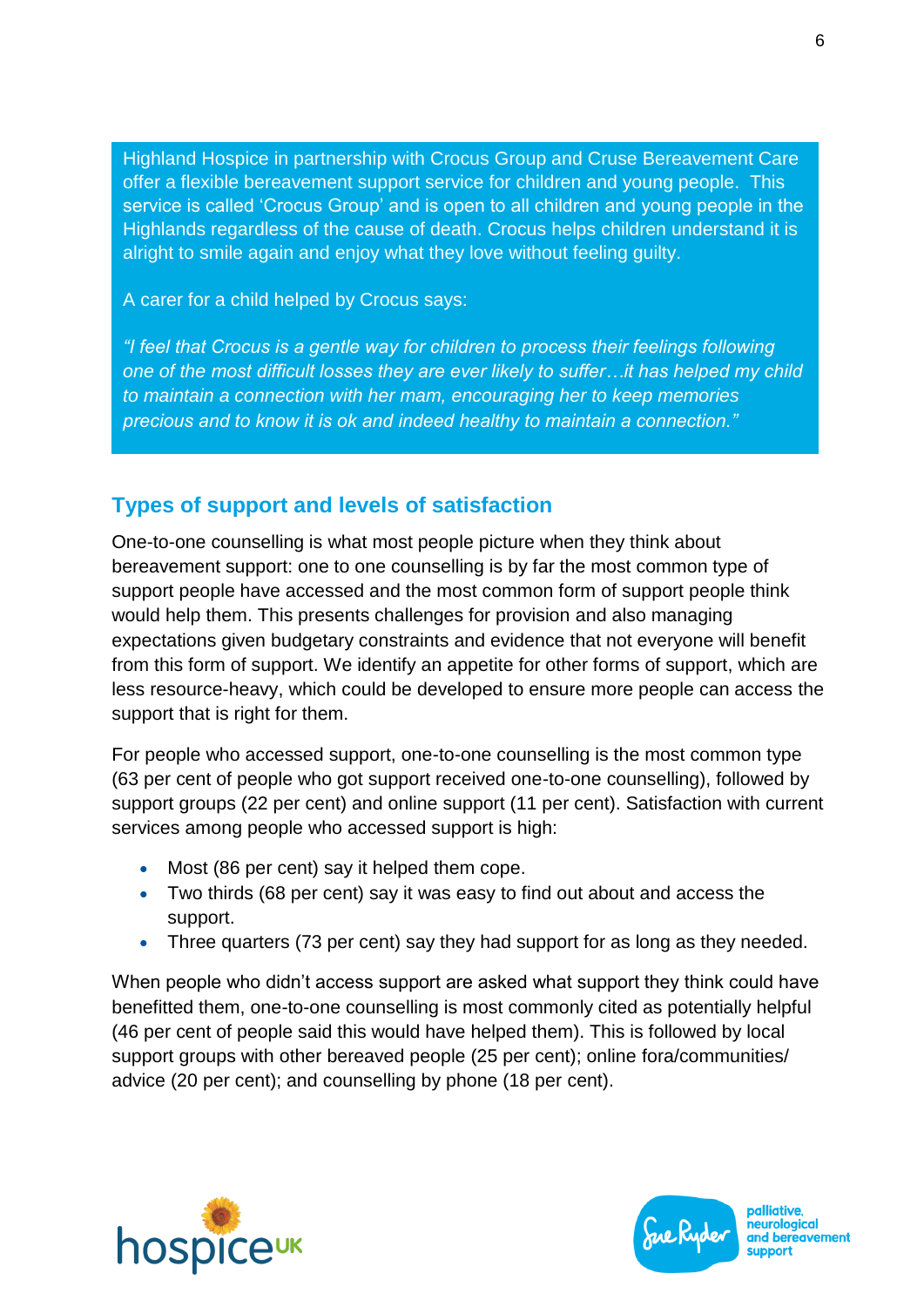Younger people are more likely to say they would find online support beneficial (31 per cent of under 35s, compared to 15 per cent of 66-84 year olds, with preference for online support decreasing as years increase).

The Sue Ryder Online Community, launched in June 2015, supports people when a loved one is dying or has died. The site is Sue Ryder's first truly national service and aims to bring information and support to people beyond hospice locations. In the 2017/18 user survey 84 per cent of users said that the site has helped them feel less alone, while one fifth have no other sources of support showing just how important the community is in reaching new audiences. So far this year the community has supported over 110,000 people and registered users have posted more than 1,000 times a month.

In May this year Sue Ryder launched a pilot of a new Online Bereavement Counselling Service for community members. More than 90 people have registered for this service so far, which provides free bereavement counselling over video chat.

To find out more visit **www.sueryder.org/support**.

#### *Fig 4: Support types people accessed*





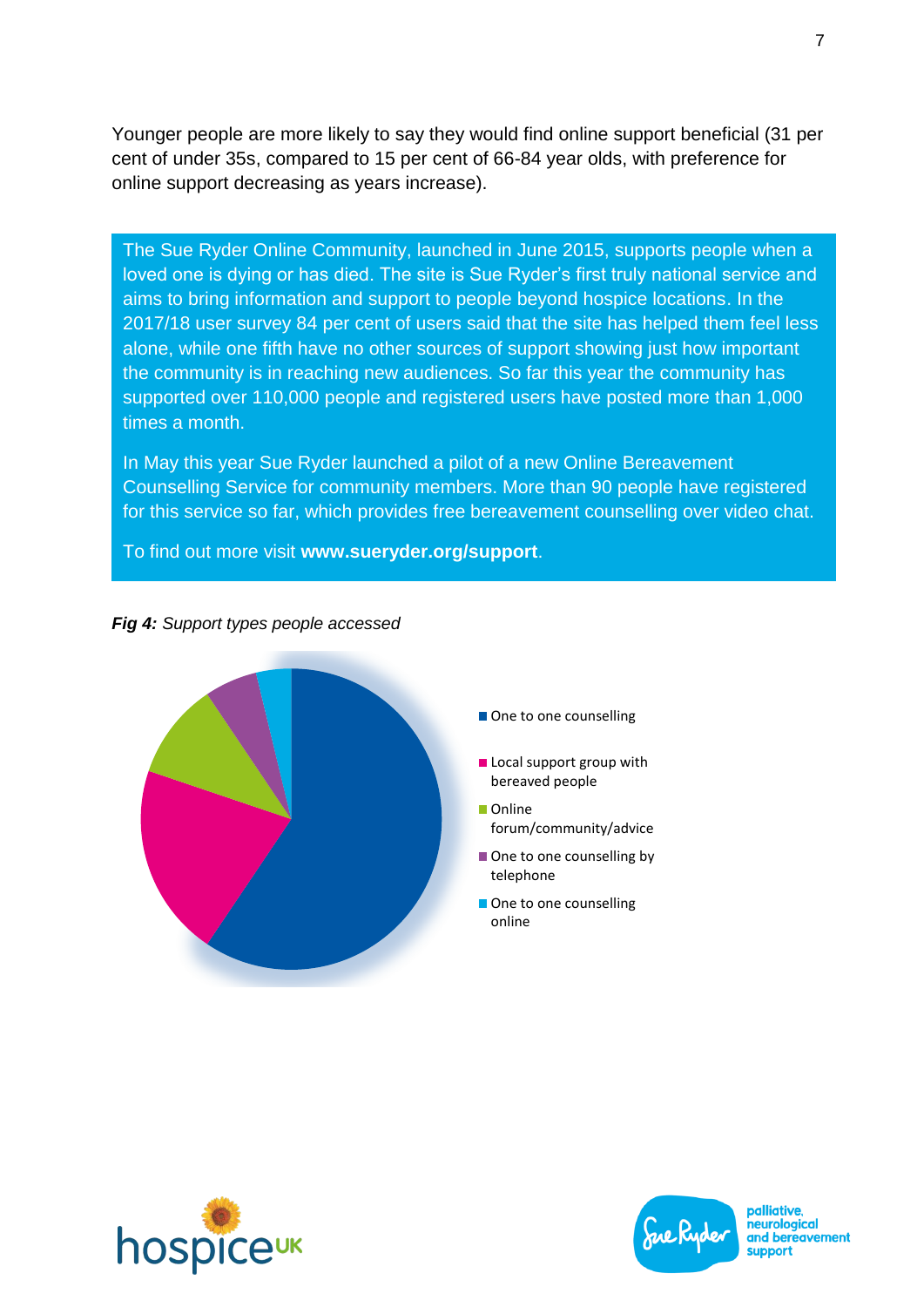## **The more socially isolated someone is, the harder it is to access bereavement support.**

Our research finds that people who rarely or never interact with people outside their own home tend to find accessing support harder.

People who are socially isolated are more likely to say they would have wanted support beyond family and friends: 38 per cent compared to 30 per cent of those with at least monthly contact with family or friends. Our research indicates potential barriers around confidence, trust and awareness:

- People who experience social isolation are more likely to feel uncomfortable approaching professionals to ask for help than people who are socially active.
- People who experience social isolation are more likely to say they would have liked support but didn't know how to access it: 31 per cent compared to 23 per cent of more socially active people.

#### **Impact of the Carers Act**

We find no difference in access since the introduction of the Act – at least, not yet. There was no difference in experiences between people who had experienced bereavement since April 1 2018 (the date the Act came into force). Just six months on, it is possible processes are still embedding. We hope this research helps local authorities to work in partnership with others to ensure everyone who needs bereavement support can access it.



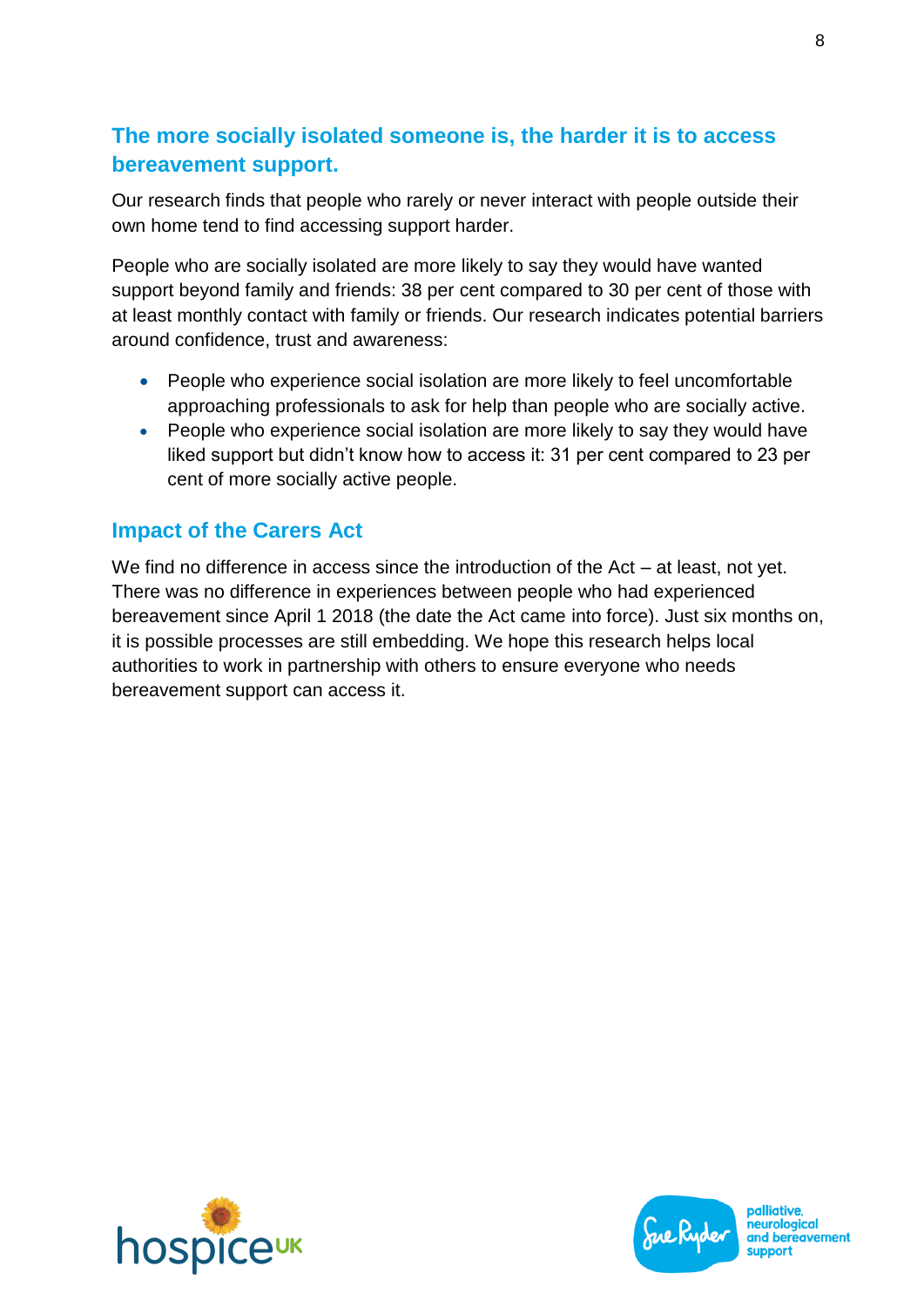## **Conclusions and recommendations**

Bereavement is a life-changing experience. For most people, the support of family and friends will help them through but for some people extra help is needed. We now know that nearly a quarter of bereaved people say they didn't get the support they wanted. Given the potential harms of bereavement to individuals and wider society, it is imperative that people are able to access the support they need.

**OUR VISION: Everyone has a right to bereavement support.**  Not everyone will need support beyond family and friends, but everyone who might benefit from bereavement care should be able to access it easily, in a way that suits them at a stage that suits them.

This will be achieved by:

- 1. **A refreshed national approach to bereavement care.** Scotland needs a refreshed national approach to improving access to bereavement support, building on the previous success of the Scottish Government's 2011 'Shaping Bereavement Care' Framework. This national approach should recognise bereavement support as a right and the actions set out below. It should also ensure that integration authorities prioritise local action to address need. Leadership is a crucial component: the Scottish Government could task a national lead or integration authorities' local NHS bereavement leads to map out what support is available, identify need and steps to address gaps and improve access.
- 2. **Compassionate Communities across Scotland.** The compassionate communities approach<sup>13</sup> should be supported across Scotland. This community-based public health approach to supporting people through dying, death and bereavement will lead to fewer people suffering alone and more people being supported to access the help they need. This would see whole communities, workplaces and all the different organisations and people involved in end of life care, from care workers and ambulance crews through to Funeral Directors, able to support people better with more awareness, more open discussions and more signposting to the right types of support.
- 3. **Better access to bereavement support for all through delivery of the Carers Act.** To fully implement their commitment under the Act, local authorities should resource local bereavement support providers to upscale bereavement support so that different supports are available whenever people need it during their bereavement – without a waiting list. This means more carers, and more bereaved children, young people and adults in the wider community can access the support they need. The Act should deliver not just increased awareness, but a service response able to meet local need.



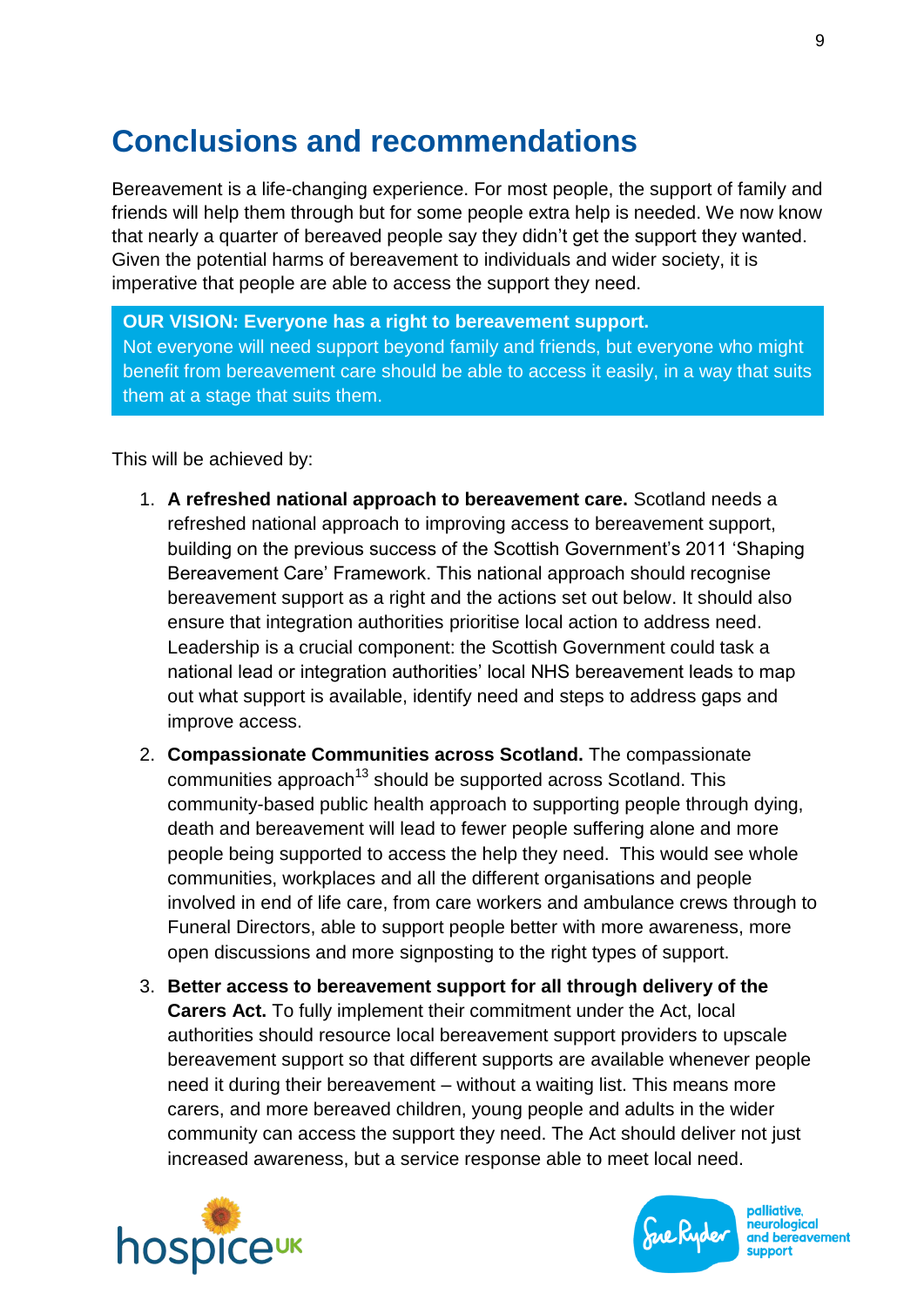- 4. **A flexible service provider response offering a range of support types.**  Upscaling of bereavement support by providers like hospices and Sue Ryder needs to be across all forms. While one-to-one counselling is seen as the most effective form by people experiencing bereavement now, as technology advances, use of online forms of support is set to grow. Awareness is also a factor: there is a need for greater promotion of the range of support available beyond the one-to-one-in-person model of bereavement care.
- 5. **Local primary care teams equipped to identify and signpost people to support.** GPs and the wider practice team should be aware of the unique, trusted position they hold for bereaved people.. They must have the right tools, training and information to identify people who could benefit from support and enable them to access support that is right for them. This approach must also take into account the particular needs of people experiencing social isolation, who find it harder to ask for help when they need it.

*"I think that when someone dies, people like me and my Mum shouldn't just be left to pick up the pieces on their own. It was particularly tough for my Mum who lost her husband of 60 years. Grief affects everyone differently and at different times, and people struggling with a bereavement may well need some proper support, even a few months later. This support and care after a death should be offered as a matter of course."*

Sandra, Edinburgh, who used the Sue Ryder online community and counselling